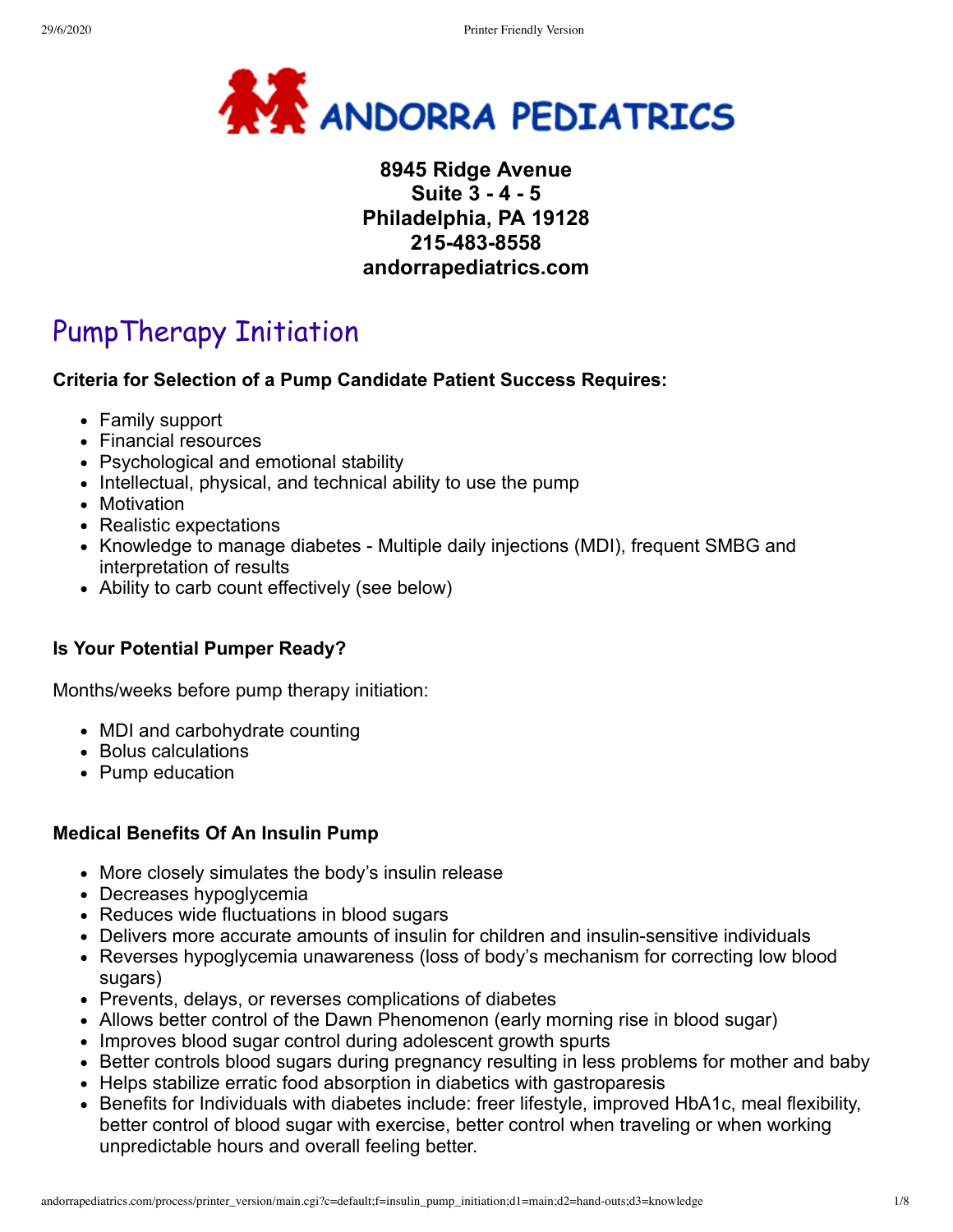# **Carbohydrate Counting**

- Based on the simple premise that ALL carhohydrate-containing foods eventually break down into glucose.
- $\bullet$  A "carb" (carb unit, carb choice, or carbo) = 15 grams of carbohydrate
- Allows more precise matching of insulin / bolus doses to food
- The total amount of carbohydrate is MORE important than the source of the carbohydrate
- Published studies report no adverse effect when sucrose (white table sugar) was substituted for other carbohydrates in the diets of people with diabetes.
- Various ratios of complex/simple carbohydrate within isocaloric diets indicate no significant difference in the glycemic index
- Increases flexibility in food choices and the amounts of foods consumed
- Well accepted because patients feel more "in charge"

## **Carbohydrate Counting Facts**

- Knowledge of portion sizes: Underestimating by 15 grams of CHO can elevate blood glucose by 50+ mg/dl
- Unaccounted CHO: large amounts of vegetables or "free" foods can add up to a CHO serving
- Fat content of foods: may delay absorption of CHO
- Fiber content: foods with 5+grams of fiber require less insulin
- Body weight changes: insulin requirements will change
- Individual CHO tolerances/Glycemic index: (www.diabetesnet.com/gi.html) may require adjustments in boluses and/or timing
- Gastroparesis: requires adjustments in boluses/timing

## **Insulin:Carb Bolus Tips**

- Use pre-pump MDl insulin-to-CHO ratio for boluses if it has been successful
- Try to keep CHO amount consistent at meals (consume same amount of CHO for each breakfast, each lunch, etc.)
- Avoid excessive protein, high fat content, meals, alcohol, and foods not usually consumed

## **Carb Counting and Insulin Bolusing**

1 unit insulin: 15 grams CHO (Insulin to Carb Ratio)

| Sample Meal               |                 | Sample Meal                     |                 |  |
|---------------------------|-----------------|---------------------------------|-----------------|--|
| 1 cup orange juice        | 30 <sub>g</sub> | 2 slices wheat bread            | 30 <sub>g</sub> |  |
| 2.slices toast            | 30 <sub>q</sub> | 2 oz. turkey breast             |                 |  |
| $\frac{1}{2}$ cup oatmeal | 15g             | 1 lettuce leaf, tomato<br>slice |                 |  |
| 1 soft cooked egg         |                 | 1 tsp mayonnaise                |                 |  |
| 1 tsp margarine           |                 | 6-8 3-ring pretzels             | 15 <sub>g</sub> |  |
| Coffee & 1 T<br>cream     |                 | 2 small choc cookies            | 15 <sub>g</sub> |  |
|                           |                 | Diet soda (16 oz)               |                 |  |
| <b>Total CHO</b>          | 75g             | <b>Total CHO</b>                | 60 <sub>g</sub> |  |
|                           |                 |                                 |                 |  |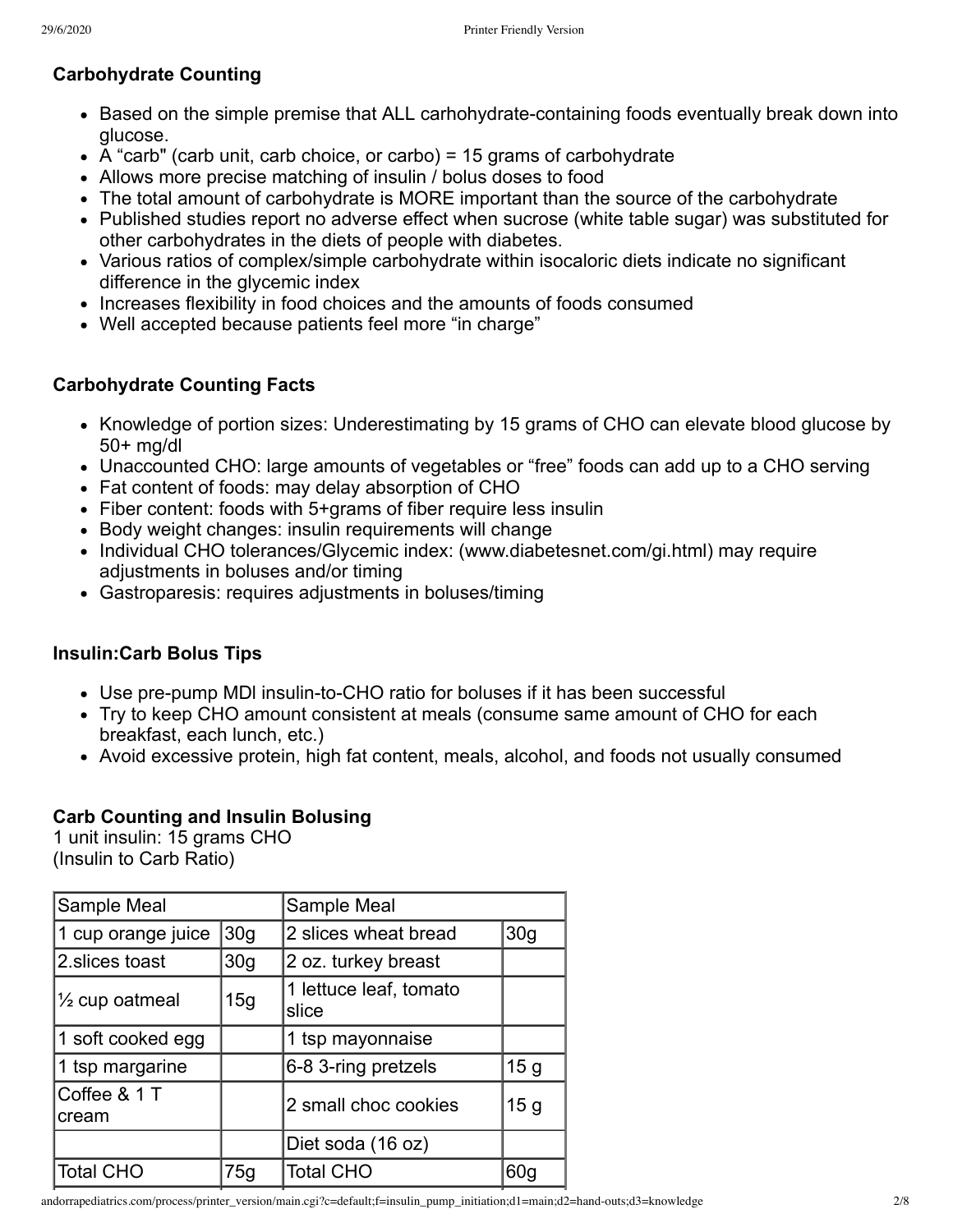## **Calculation of Bolus Doses**

Bolus Dose: amount of insulin given just prior to eating to cover carbohydrates to be eaten (50-60% of the TDD)

Three methods can be used to estimate a starting insulin to carb ratio:

- Use patient's pre-pump (MDI) successful insulin to carb ratio
- Formula: 500 Rule
- Weight chart as a starting point (see below)

#### **500 Rule**

- Divide 500 by Total Daily Dose (TDD)
- 1 unit of insulin to grams of CHO as a bolus before a meal
- 500 / 34=15 (Bolus ratio is 1 unit of insulin for every 15 grams of CHO)

(1 unit of insulin: 15 gm carbohydrate is a safe starting point for most patients)

| <b>Determination of Insulin-to-Carb Ratio</b> |                   |  |  |
|-----------------------------------------------|-------------------|--|--|
| Weight (lb)                                   | Insulin u: CHO gm |  |  |
| 100-109                                       | 1:16              |  |  |
| 110-129                                       | 1:15              |  |  |
| 130-139                                       | 1:14              |  |  |
| 140-149                                       | 1:13              |  |  |
| 150-169                                       | 1:12              |  |  |
| 170-179                                       | 1:11              |  |  |
| 180-189                                       | 1:10              |  |  |
| 190-199                                       | 1:9               |  |  |
| $200+$                                        | 1:8               |  |  |

## **Insulin Sensitivity Factor**

(amount of insulin needed to decrease high blood sugar)

1 unit of insulin decreases blood glucose \_\_\_\_\_\_\_\_mg/dl

- 1. Humalog insulin: 1800 Rule
- 2. Regular insulin: 1500 Rule

1800 Rule: 1800 / 34 = 53

1 unit of Humalog decreases BS 53 mg/dl

1500 Rule: 1500 / 34 =44

1 unit of Regular decreases BS 44 mg/dl

(see table below)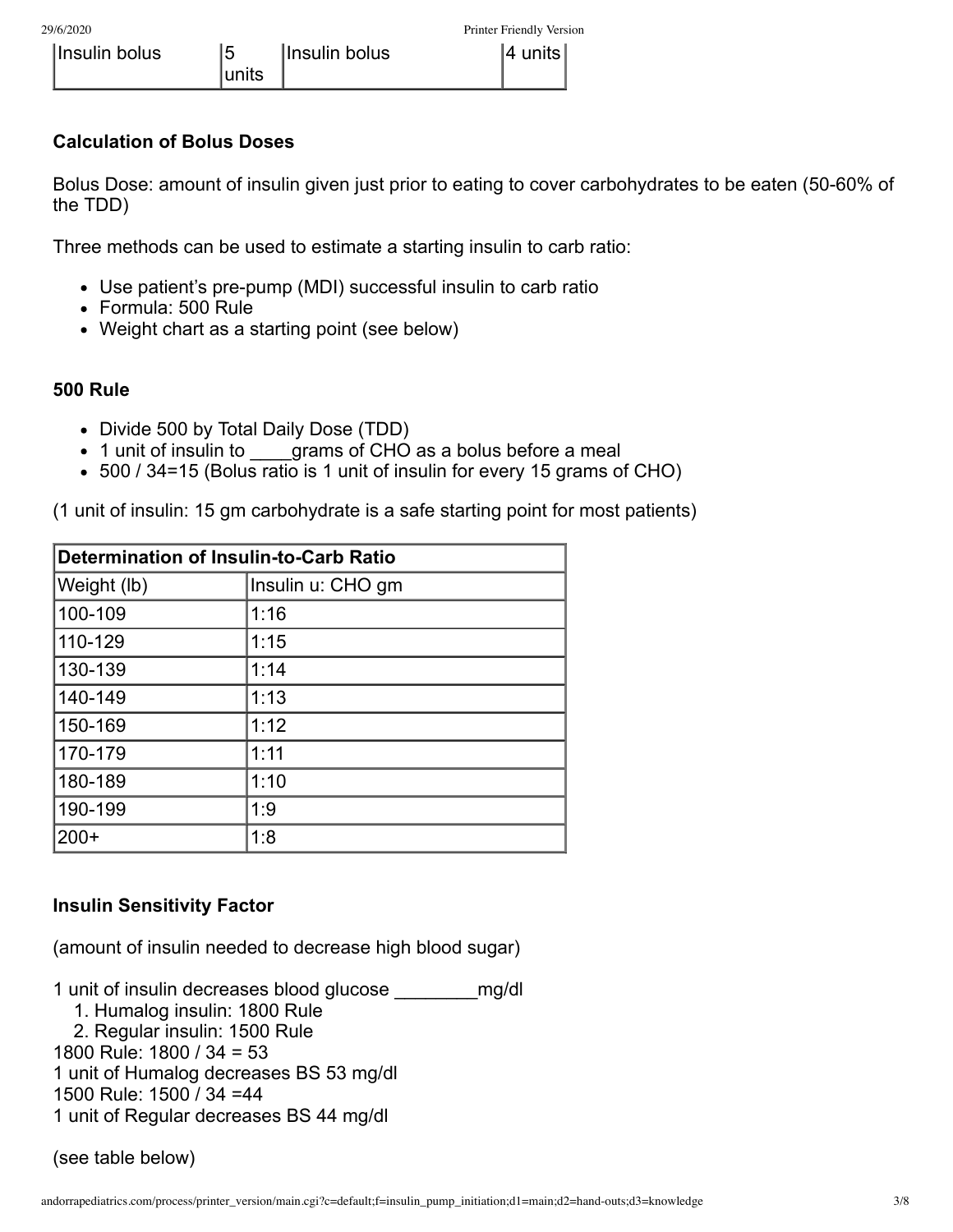| How To Test Your Point Drop Per Unit On Humalog                                                                                                                                    |                                                                                                                                                                                                                           |  |  |  |
|------------------------------------------------------------------------------------------------------------------------------------------------------------------------------------|---------------------------------------------------------------------------------------------------------------------------------------------------------------------------------------------------------------------------|--|--|--|
|                                                                                                                                                                                    | <b>Prepare</b> With your doctor, decide on a target blood sugar level before meals<br>(usually 90 to 140 mg/dl, or 5 to 7.8 mmol): $\frac{m}{m}$ mg/dl = my<br>target                                                     |  |  |  |
|                                                                                                                                                                                    | Use Table 10.1 or Table 12.1 and your physician's help to decide<br>how many points your blood sugar us likely to drop per unit of<br>Humalog. $\qquad \qquad$ mg/dl = my point drop/unit of H (A)                        |  |  |  |
|                                                                                                                                                                                    | Be sure 3.5 hours have passed since your last bolus and 3 hours<br>since eating food.                                                                                                                                     |  |  |  |
|                                                                                                                                                                                    | Start When your blood sugar is above 200 mg/dl (11.1 mmol) and you can<br>wait 3.5 hours to eat.                                                                                                                          |  |  |  |
| <b>Math</b>                                                                                                                                                                        | <b>Do The 1.</b> From your current high reading, subtract your target blood<br>sugar:<br>My current blood sugar: ______ mg/dl<br>Minus my target blood sugar: ______ mg/dl<br>Equals: _______ points to drop (B)          |  |  |  |
|                                                                                                                                                                                    | 2. Divide the points you want to drop (B) by how many points your<br>blood sugar is likely to drop per unit (A):<br>$B / A = a$ bolus of: $\_\_\_\_\$ units of Humalog needed to lower your<br>blood sugar to your target |  |  |  |
| wrong!                                                                                                                                                                             | Take Bolus Take this bolus to correct high blood sugar, unless it seems to be                                                                                                                                             |  |  |  |
| Check<br><b>Blood</b><br>Sugars                                                                                                                                                    | 1 hour = $\frac{m}{2}$ mg/dl<br>2 hours = $\frac{1}{\sqrt{2}}$ mg/dl<br>$3 hours = \underline{\qquad}$ mg/dl<br>$3.5$ hours = ________ mg/dl                                                                              |  |  |  |
|                                                                                                                                                                                    | Check more often if your blood sugar is dropping quickly or may go<br>low.<br>Stop the test if your blood sugar does not come down or is low.                                                                             |  |  |  |
| Analyze After 3.5 hours, are you within 30 points (1.7 mmol) of your target?                                                                                                       |                                                                                                                                                                                                                           |  |  |  |
| No, I'm more than 30 points below my target – Retest another time using a<br>larger point drop number $-$ ie, if it was $IH/40$ pts, use $IH/43$ pts                               |                                                                                                                                                                                                                           |  |  |  |
| Yes – You have the correct ratio for your point drop per unit of H. Test again<br>to verify, then use it to set up your personal high blood sugar bolus scale in<br>Workspace 12.2 |                                                                                                                                                                                                                           |  |  |  |
| No, I'm more than 30 points above my target – Retest another time using a<br>smaller point drop number – ie, if it was IH/40 pts, use IH/37 pts                                    |                                                                                                                                                                                                                           |  |  |  |

## **Calculation of Basal Rates**

The basal rate is a continuous 24-hour delivery of insulin that matches background insulin needs. When the basal rate is set properly, the blood sugar does not rise or fall during periods in which the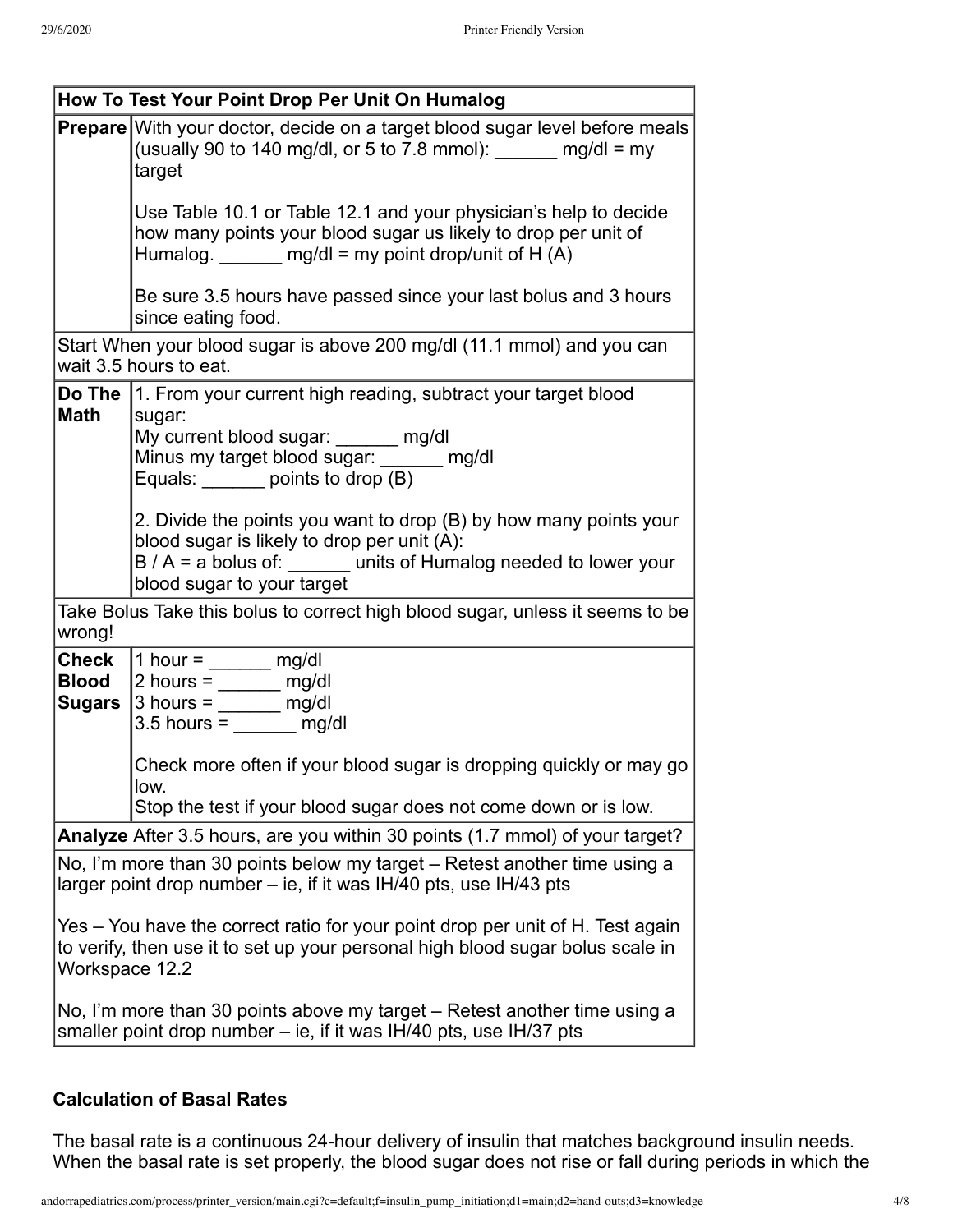pump user is not eating. Start with 50% of your TDD divided in equal units per hour around the clock.

Basal rates are given as units/hour with average rates between 0.4 u/hr to 1.6 u/hr. A single basal rate is the easiest way to start. After blood sugar testing has been checked using that single rate, multiple rates can be set up to fine tune blood sugar control. It is common to have as many as 8 different basal rates over a 24-hour period.

| <b>Table 10.1 Estimated Starting Basal Rates And Boluses</b> |                                        |                         |                                   |  |
|--------------------------------------------------------------|----------------------------------------|-------------------------|-----------------------------------|--|
| <b>For this</b><br>TDD:                                      | At 505 Basal, Avg.<br><b>Basal is:</b> | Carb<br><b>Boluses:</b> | <b>High BG</b><br><b>Boluses:</b> |  |
| 16 units                                                     | $0.33$ u/h                             | 1 u/31<br>grams         | 1 H/112 pt.<br>drop               |  |
| 18 units                                                     | $0.38$ u/h                             | 1 u/28<br>grams         | 1 H/100 pt.<br>drop               |  |
| 20 units                                                     | 0.42 u/h                               | 1 u/25<br>grams         | 1 H/90 pt.<br>drop                |  |
| 22 units                                                     | $0.46$ u/h                             | 1 u/23<br>grams         | 1 H/82 pt.<br>drop                |  |
| 24 units                                                     | $0.50$ u/h                             | 1 u/21<br>grams         | 1 H/75 pt.<br>drop                |  |
| 26 units                                                     | $0.54$ u/h                             | 1 u/19<br>grams         | 1 H/69 pt.<br>drop                |  |
| 28 units                                                     | $0.58$ u/h                             | 1 u/18<br>grams         | 1 H/64 pt.<br>drop                |  |
| 30 units                                                     | 0.62 u/h                               | 1 u/17<br>grams         | 1 H/60 pt.<br>drop                |  |
| 32 units                                                     | 0.67 u/h                               | 1 u/15<br>grams         | 1 H/56 pt.<br>drop                |  |
| 36 units                                                     | $0.75$ u/h                             | 1 u/14<br>grams         | 1 H/50 pt.<br>drop                |  |
| 40 units                                                     | $0.83$ u/h                             | 1 u/12<br>grams         | 1 H/45 pt.<br>drop                |  |
| 44 units                                                     | $0.92$ u/h                             | 1 u/11<br>grams         | 1 H/41 pt.<br>drop                |  |
| 48 units                                                     | 1.00 u/h                               | 1 u/10<br>grams         | 1 H/38 pt.<br>drop                |  |
| 52 units                                                     | $1.08$ u/h                             | 1 u/10<br>grams         | 1 H/35 pt.<br>drop                |  |
| 56 units                                                     | $1.16$ u/h                             | 1 u/9<br>grams          | 1 H/32 pt.<br>drop                |  |
| 60 units                                                     | 1.25 u/h                               | 1 u/8<br>grams          | 1 H/30 pt.<br>drop                |  |
| 65 units                                                     | 1.35 u/h                               | 1 u/8<br>grams          | 1 H/28 pt.<br>drop                |  |
| 70 units                                                     | 1.46 u/h                               | 1 u/7<br>grams          | 1 H/26 pt.<br>drop                |  |
| 75 units                                                     | 1.56 u/h                               | 1 u/7                   | 1 H/24 pt.                        |  |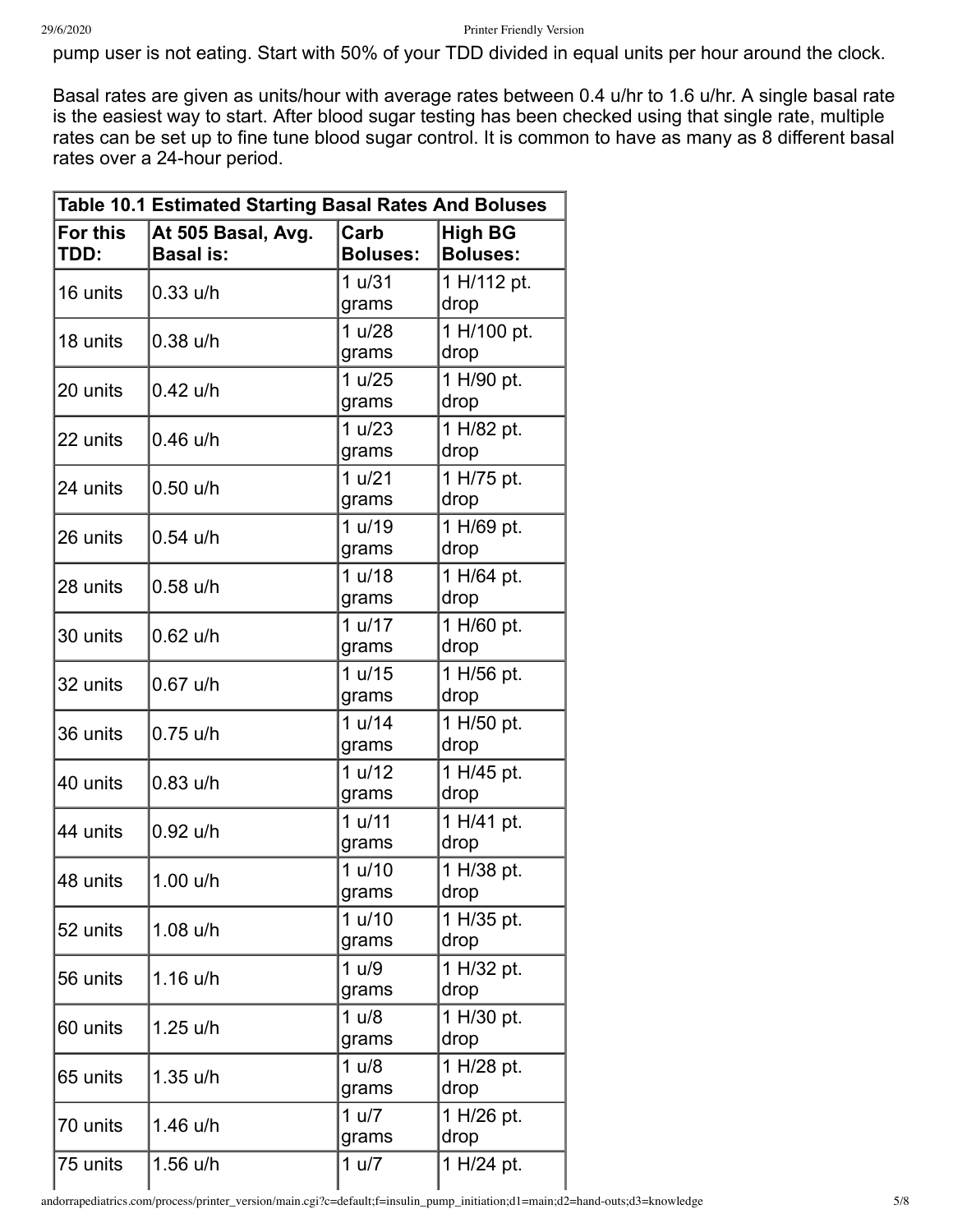29/6/2020 Printer Friendly Version

|           |            | grams           | drop               |
|-----------|------------|-----------------|--------------------|
| 80 units  | $1.67$ u/h | 1 u/6<br>∣grams | 1 H/22 pt.<br>drop |
| 90 units  | $1.88$ u/h | 1 u/6<br>∣grams | 1 H/20 pt.<br>drop |
| 100 units | 2.08 u/h   | 1 u/5<br> grams | 1 H/18 pt.<br>drop |

## **What Percentage Of Your TDD Should Be Basal?**

Research studies show that the nondiabetic individual uses about 45% of the body's total daily insulin production as basal insulin. Some people on a pump do well with their basal at 45% of TDD, but others do better at 50% or even 60%. Someone who exercises a lot may need the lower percent of TDD for the basal rate.

A basal rate higher than 50% works better for many other people because it cuts down on post-meal spiking. With a slightly higher basal rate, less insulin is given as boluses and blood sugar control improves with fewer ups and downs.

A person who snacks or grazes during part of the day may want a larger percentage of the TDD as basal. People with a strong Dawn Phenomenon or with significant insulin resistance, may find they need as much as 60% of their TDD as basal. Teens with high levels of hormones especially benefit from a basal that is 60% of TDD. Because this pattern is based on 60% of the TDD, meal boluses are slightly lower. Many clinicians suggest starting at 50% of the TDD as basal, and adjusting as necessary.

#### **How To Test Your Basal Rates**

It is critical to test blood sugars in the first few days on the pump and then periodically retest afterwards. You may not discover the best pattern until you have tested and adjusted the basal rates several times.

|                              | <b>Table 10.3 How To Test Your Basal Rates</b>                                                                                                          |                                                                |                                                                                                                                                                                                                                                                                                                           |  |  |
|------------------------------|---------------------------------------------------------------------------------------------------------------------------------------------------------|----------------------------------------------------------------|---------------------------------------------------------------------------------------------------------------------------------------------------------------------------------------------------------------------------------------------------------------------------------------------------------------------------|--|--|
| Test                         | Preparation                                                                                                                                             |                                                                | <b>BG Tests What To Do With Test</b><br><b>Results</b>                                                                                                                                                                                                                                                                    |  |  |
| <b>Night</b><br><b>Basal</b> | Start at least 3.5 hours after your<br>last Humalog bolus, when your<br>bedtime blood sugar is between<br>100 mg/dl and 150 mg/dl (5.6 to<br>8.3 mmol). | Test at<br>bedtime,<br>at $2 \text{ AM}$ ,<br>and on<br>waking | A good basal rate will keep<br>your blood sugar level or<br>make it fall no more than 30<br>points during 8 hrs. of sleep.<br>If your blood sugar rises,<br>raise your basal rate slightly<br>and retest. If it falls over 30<br>points, reduce the basal rate<br>and retest.<br>With a good result, retest to<br>verify. |  |  |
| Day<br>Basal,                | Start when your blood sugar is<br>between 100 mg/dl and 150 mg/dl                                                                                       | Test at<br>start,                                              | A good basal rate will keep<br>your blood sugar level or                                                                                                                                                                                                                                                                  |  |  |

andorrapediatrics.com/process/printer\_version/main.cgi?c=default;f=insulin\_pump\_initiation;d1=main;d2=hand-outs;d3=knowledge 6/8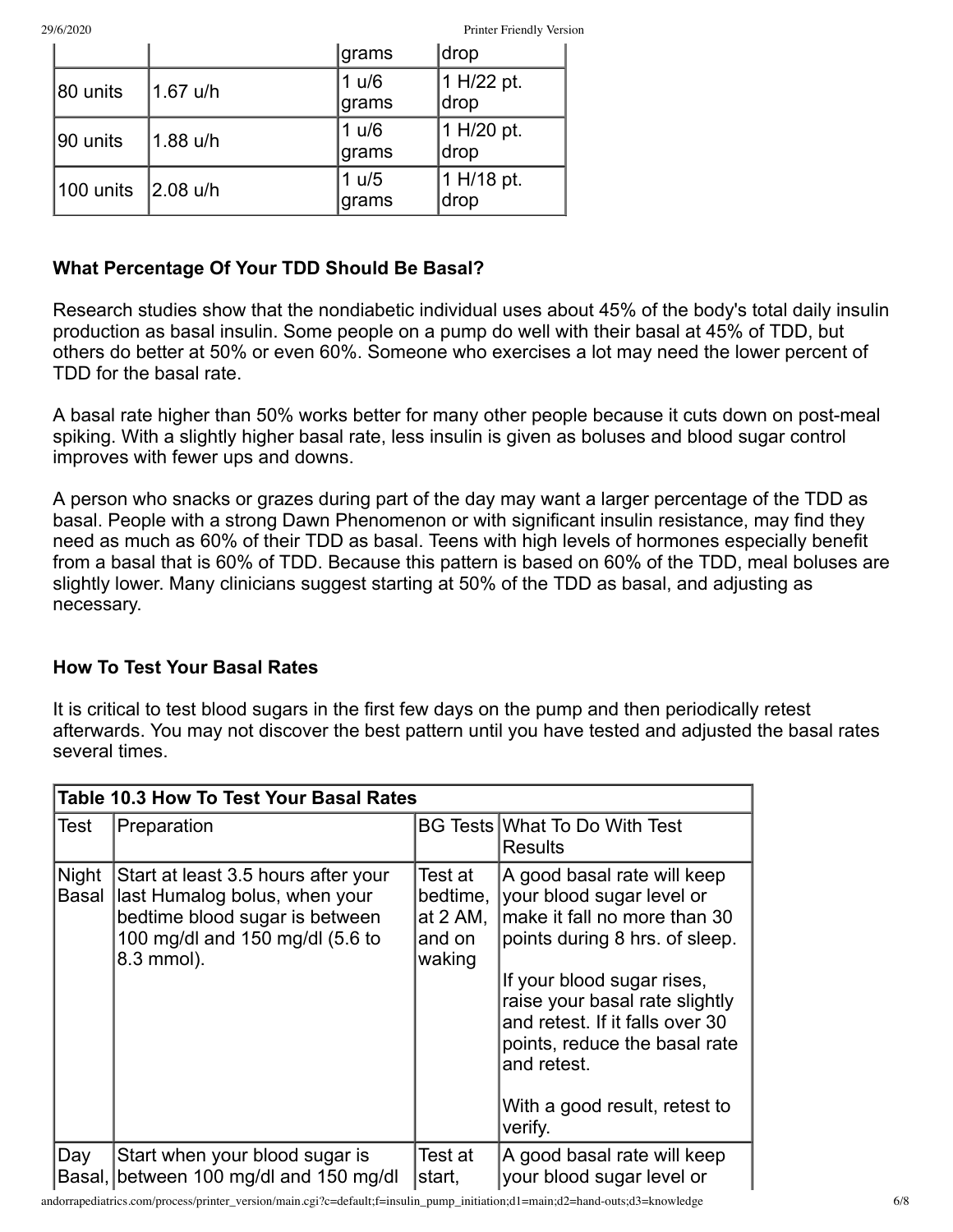| 29/6/2020 |  |  |
|-----------|--|--|
|           |  |  |

Printer Friendly Version

| 1st<br>part                                                                                                                                                                                         | (5.6 to 8.3 mmol) on waking. Skip<br>breakfast and breakfast bolus, and<br>begin test.                                                                   | and<br>every<br>hour for<br>5 hrs.                     | make it fall no more than 30<br>points during 5 hrs. of fasting.<br>If your blood sugar rises,<br>raise your basal rate slightly<br>and retest. If it falls over 30<br>points, reduce the basal rate<br>and retest.<br>With a good result, retest to<br>verify. |
|-----------------------------------------------------------------------------------------------------------------------------------------------------------------------------------------------------|----------------------------------------------------------------------------------------------------------------------------------------------------------|--------------------------------------------------------|-----------------------------------------------------------------------------------------------------------------------------------------------------------------------------------------------------------------------------------------------------------------|
| Day<br>Basal,<br>2nd<br>part                                                                                                                                                                        | Start when you blood sugar is<br>between 100 mg/dl and 150 mg/dl<br>(5.6 to 8.3 mmol) before lunch.<br>Skip lunch and lunch bolus, and<br>begin test.    | Test at<br>start,<br>and<br>every<br>hour for<br>5 hrs | Same                                                                                                                                                                                                                                                            |
| Day<br>Basal,<br>3rd<br>part                                                                                                                                                                        | Start when you blood sugar is<br>between 100 mg/dl and 150 mg/dl<br>(5.6 to 8.3 mmol) before dinner.<br>Skip dinner and dinner bolus, and<br>begin test. | Test at<br>start,<br>and<br>every<br>hour for<br>5 hrs | Same                                                                                                                                                                                                                                                            |
| End your test and eat at any time your blood sugar goes low.<br>Take a bolus and end test if your blood sugar goes above 190 mg/dl.<br>Timing for tests may vary depending on your normal schedule. |                                                                                                                                                          |                                                        |                                                                                                                                                                                                                                                                 |

A basal pattern designed to offset the Dawn Phenomenon (early morning rise in blood sugar) and extra calorie intake at dinner when more insulin is commonly needed is called the Bicyclic Basal Pattern.

This pattern has a higher basal rate in the early morning hours to offset the Dawn Phenomenon. Around 70% to 90% of Type 1 diabetics with some Dawn Phenomenon plus most people with Type 2 diabetes need a higher basal during the early morning hours. This rate also has a higher rate during the dinner hours when carb and calorie intake is usually highest. Many people eat most of their carbs late in the day. They could balance the extra insulin needed around dinner time with carb boluses, but better control usually results when the basal is raised slightly to cover part of this need and the rest is covered by smaller carb boluses.

Lower rates are used during the night from about 8 p.m. to 2 a.m. when sensitivity to insulin is naturally at its highest, and from about 10 a.m. to 4 p.m. when sensitivity is high because people are more active.

To set up the Bicyclic Basal Pattern for normal sleep hours, the lower basal is used from about 2 hours before bedtime until 3 to 4 hours after going to sleep, and again from around 10 a.m. until 4 p.m.

People who have the Dawn Phenomenon often raise their basal rate starting between 2 a.m. and 3 a.m. (Humalog) or 1 a.m. and 3 a.m. (Regular), and then lower it between 9 a.m. and 11 a.m. The rise in the blood sugar starting at about 3 a.m. or 4 a.m. is caused by an increased release of growth hormone, which blocks the action of insulin. This blockage triggers the liver to release glucose. If the insulin level is kept high, the liver will not release glucose.

A high basal rate is used during the early morning/breakfast period and again through dinner. Make